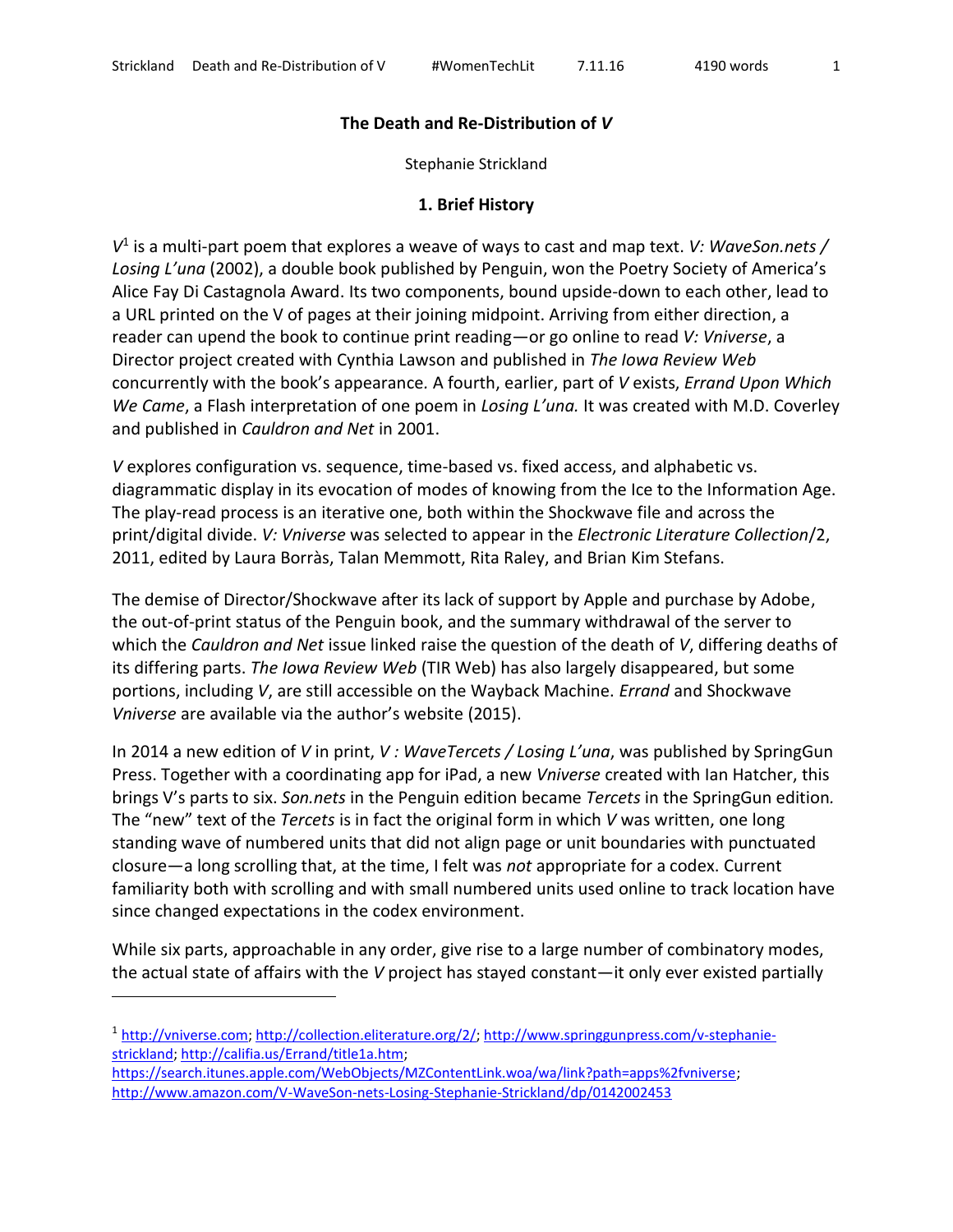on any one platform; it has always posed the problem/choice for the reader of not only which platform to read it on, initially, but also how to read it on that platform. It always exists most intensely in the space between platforms, or media, as one becomes aware of completely different aspects as salient.

Long investigation of "the book," from tablet to scroll to manuscript, from artist's to print-ondemand, has elucidated many of its features. Far less explored are the potentials for poetry introduced by digital technology, such as the potential for concurrent sequences with divergent timings, a capability that goes far beyond the scope of ordinary rhythmic synchronizations. In a digital literature, written less with "places" and more with "transitions," space opens up to a world of currents and transcodings. One does not see spaces full, so much as feel them fill. They are performed, partly in connection with others, in processes of transfer that propagate.

Digital reading practice is also necessarily inflected both by mathematical constraint and lines of code. In the print text of *V* many different kinds of number occur (some of which are described in the TIR Web interview).<sup>2</sup> Very often these disrupt or puncture the text. They always punctuate it in some way, but not in the conventional way numbers are used to separate stanzas. One must decide whether to read across the number, to actually read it, or to treat it as a pause of varying length.

*V* marks as well a suspended interim-interval where astronomy and astrology split apart, the proto-science of Tarot hanging on. One exemplary figure is that of Katarina Kepler, imprisoned witch, mother of Johannes Kepler who gave us the laws of the planetary orbits. His work on the "lunar observer" had been rejected by authorities who connected it to old wives' tales of the witch's flight to the moon.<sup>3</sup> V as a poem is positioned between these two, or three, modes of thought, in itself a claim that the in-between is where we live, that a kind of continual translation or negotiation or cross-border activity is what gives lives their pith, that there is ever a need to move on and ask about the more that is submerged in any one presentation.

## **2. Loss of Hover: Recreating Shockwave** *Vniverse* **as an App For iPad**<sup>4</sup>

The *V* project is dedicated in the Penguin and SpringGun editions to Simone Weil—

<sup>2</sup>[https://web.archive.org/web/20060218053351/http://www.uiowa.edu/~iareview/tirweb/feature/strickland/inde](https://web.archive.org/web/20060218053351/http:/www.uiowa.edu/~iareview/tirweb/feature/strickland/index.html) [x.html#.](https://web.archive.org/web/20060218053351/http:/www.uiowa.edu/~iareview/tirweb/feature/strickland/index.html)

<sup>3</sup> Eileen Adair Reeves, "Old Wives' Tales and the New World System: Gilbert, Galileo, and Kepler," *Configurations* 7.3 (1999): 301-354.

<sup>&</sup>lt;sup>4</sup> A portion of this section of the paper is based on a talk given with Ian Hatcher at ELO 2014 in Milwaukee and subsequently published in the special issue of *Cultural Studies Review* on Literary Practices and Performances in Transmedia Environments.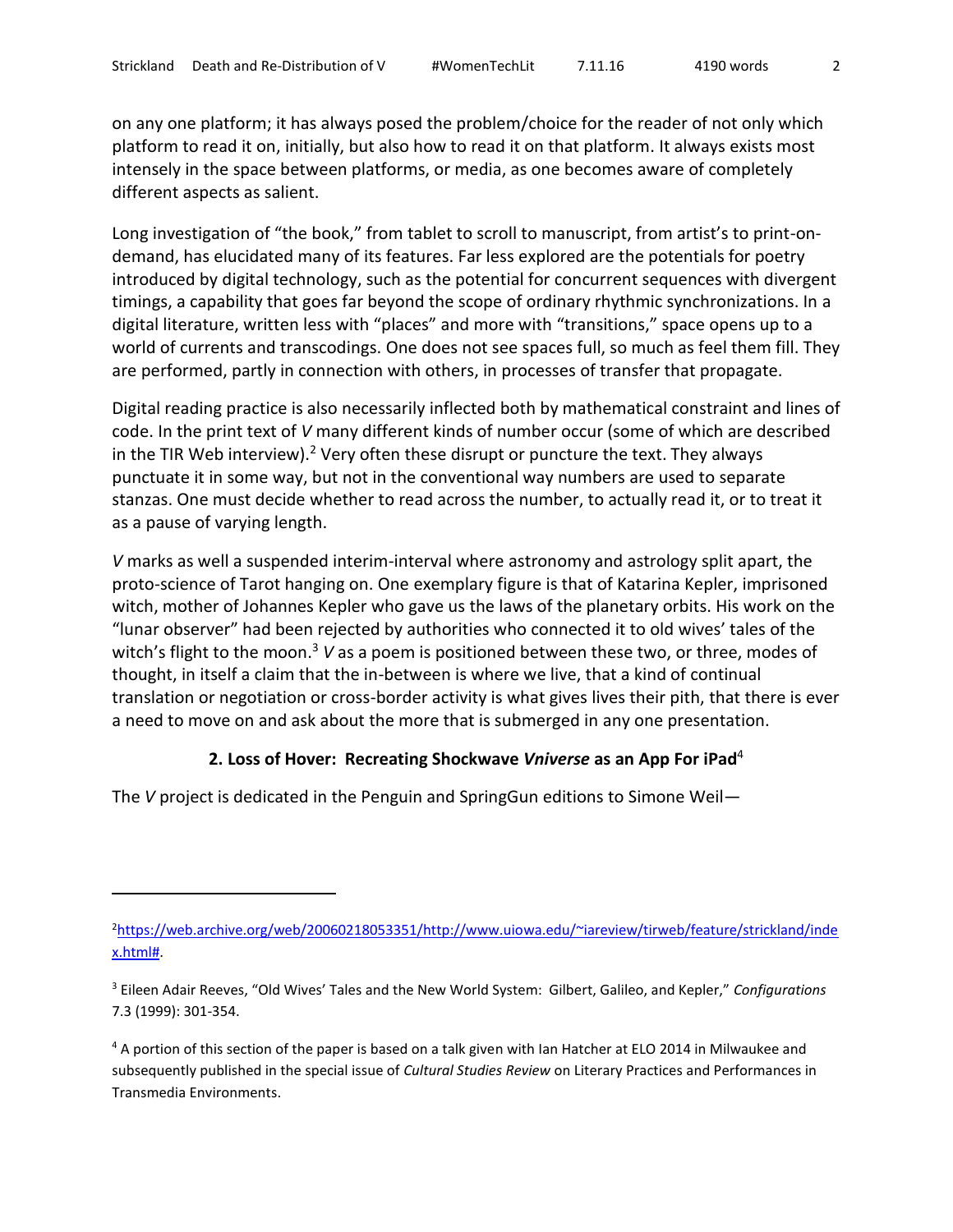## For *Simone Weil*, her Life & Thought; her need to touch; her gut, her mouth

—and thereby dedicated to embodied knowing. Weil faulted the Greeks only in this, that they counted the work of hands as less important than the work of mind. Her essay "Factory Work," completed after she had spent a backbreaking year as a factory worker, expands specifically on how arbitrary scheduling of the body undercuts the mind's ability to evolve embodied knowing. The *V* project's various modes of idiosyncratic manual interaction, analog and digital, together explore and are a tribute to gestural routes for thought.

Essays by Maria Angel and Anna Gibbs<sup>5</sup> have directed our attention to e-writing's embodiment. They quote Bronowski, "the hand is the cutting edge of the mind," and lay out Marcel Jousse's view of gesture as the body's "direct resonance" with the energies of the environment. A 2014 *New York Times* article, "What's Lost as Handwriting Fades," 6 claims that young children's brains activate more, they learn to read more quickly, and they remain better able to generate ideas and retain information when they learn their letters by drawing freehand, as compared with typing or tracing. In both lab and real-world settings, students who take notes by hand learn better than when they keyboard.

Angel and Gibbs view words as material architectures. Diagrams, notation, and images should be considered material architectures as well. The hand is the point of contact with these architectures. The hand both manipulates and gestures, and these two actions should be recognized as separate; however, they are often metaphorically mapped onto one another by the e-writer, and this mapping is often at the heart of both the significance and the affect of a piece.

Davin Heckman, in his paper "Technics and Violence in Electronic Literature,"<sup>7</sup> explores e-lit as a form of violence against technical systems by way of explicating Serge Bouchardon's hand-tohand battles in his works, *The 12 Labors of the Internet User, Touch,* and *Loss of Grasp.* Heckman stresses that, for Bouchardon, grasp signifies control. The loss of it arouses an anxious desire in the protagonist of *Loss of Grasp*, as well as in the reader who is shown a man whose grasp of his place in city, cosmos, marriage, and parenthood is troubled, as are his perceptions of homophones and of sequence. The hand actions in all three of Bouchardon's Flash pieces,

<sup>5</sup> Maria Angel and Anna Gibbs, "At the Time of Writing: Digital Media, Gesture, and Handwriting," *electronic book review*, August 30, 2013. [http://www.electronicbookreview.com/thread/electropoetics/gesture.](http://www.electronicbookreview.com/thread/electropoetics/gesture)

Maria Angel and Anna Gibbs, "The Ethos of 'Walking': digital writing and the temporal animation of space," *Formules* 18 (2014): 155-167.

<sup>6</sup> Maria Konnikova, "What's Lost as Handwriting Fades," *New York Times*, June 2, 2014.

<sup>7</sup> Davin Heckman, "Technics and Violence in Electronic Literature," *Culture Machine* 12 (2011). [http://www.culturemachine.net/index.php/cm/article/view/435/464.](http://www.culturemachine.net/index.php/cm/article/view/435/464)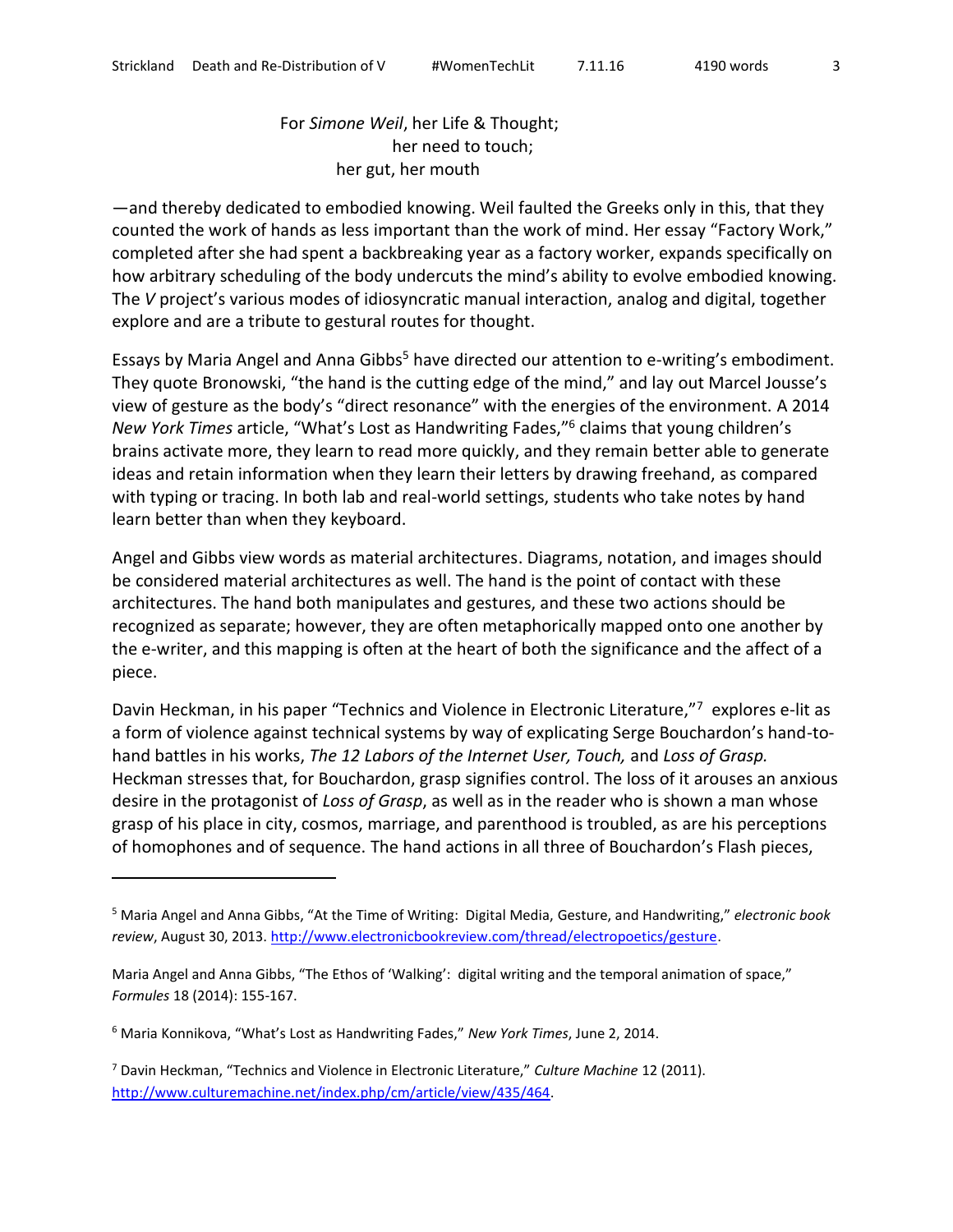including the hit, move, caress, stretch, and scrub-like motions of *Touch*, are mouse-strokes or movements of the cursor. Two other kinds of digital touch exist, the resistive pressure touch required at an ATM machine and the capacitance contact of tablets and cell phones.

One work for the multi-touch screen that maps the manipulation use of the hand to a gestural meaning is the novella *Pry* by Samantha Gorman and Danny Cannizzaro. Here a two-finger pinch-apart gesture is used to pry open an onscreen eye. As manipulation, this action yields what used to be called stretch-text, a new insertion of text in an existing writing; as plot or framing device, it accesses subconscious awareness of the protagonist. It may also, imagistically, refer to *Un Chien Andalou* by Buñuel. The cursor gestures of Bouchardon's touch pieces, the eye-stretching gesture of *Pry*, and the gestures of first-person shooter literary games are all metaphorically meaningful and so too are those of the *Vniverse*.

*V* is a poem of *migration*, not only in form but also in referenced content: Ice Age/Information Age, equally nomadic, explored one against the other. Ice Age nomads in their life of travel paid obvious attention to glaciers and plant life and the migratory patterns of fish and mammals. Equally they attended that distant, unreachable but readable realm, the night sky, full of what we call stars, planets, comets, but really a night filled with traveling patterns, whether brilliant pixels or nodes, or neurons perhaps.

For nomadic people, strategies of signification are inherently time-based. Their paths are loops created in interaction with the weather. Ice-Age nomads invented a Zodiac of constellations, the clock, calendar, and map by which they tracked animals and seasons together. Information Age migrants crawl, physically and virtually, a globe-spanning network run on satellites and towers. *Vniverse* is a Star-Body grid accessed on an Information Power grid. To it we bring what the Ice Age reader brought to the circling sky—either impulses, go here, go there, or survivaloriented questions: for people of the Ice Age, how to intersect with migrating animals, or how to keep from bearing children when temperatures reach minus sixty degrees. For them, the sky was an Oracle, a constructed relation to a natural world probed with calculations. For us, the digital world is precisely that.

The original Shockwave *Vniverse* aimed to create an interface of gestures with an analogy to the hunting of animals *or* stars: choose to hunt them, discern them in their disappearing, linger, learn their signs, retrace their paths, and then engage with some persistence or force; cause disappearance, go back and inquire, re-associate, make your own meanings to justify the interference or death you have caused.

*V* visually can suggest hands of a clock, a volumetric wedge of sky, a witch's conical hat; it suggests an opening, an interim, an interval, a space-between extreme positions. *V* exists in the space between its variations in print and online, and in this it resembles ancient oral poems that have no canonical original with respect to which other versions are derivative. They consist, instead, in the set of performances and notations that exist and can be expanded or compressed at any time should some be amplified or lost.

The *Vniverse* does not have colored pictures or soundtracks that many associate with hypermedia projects. Cynthia Lawson and I took a decision not to include these, although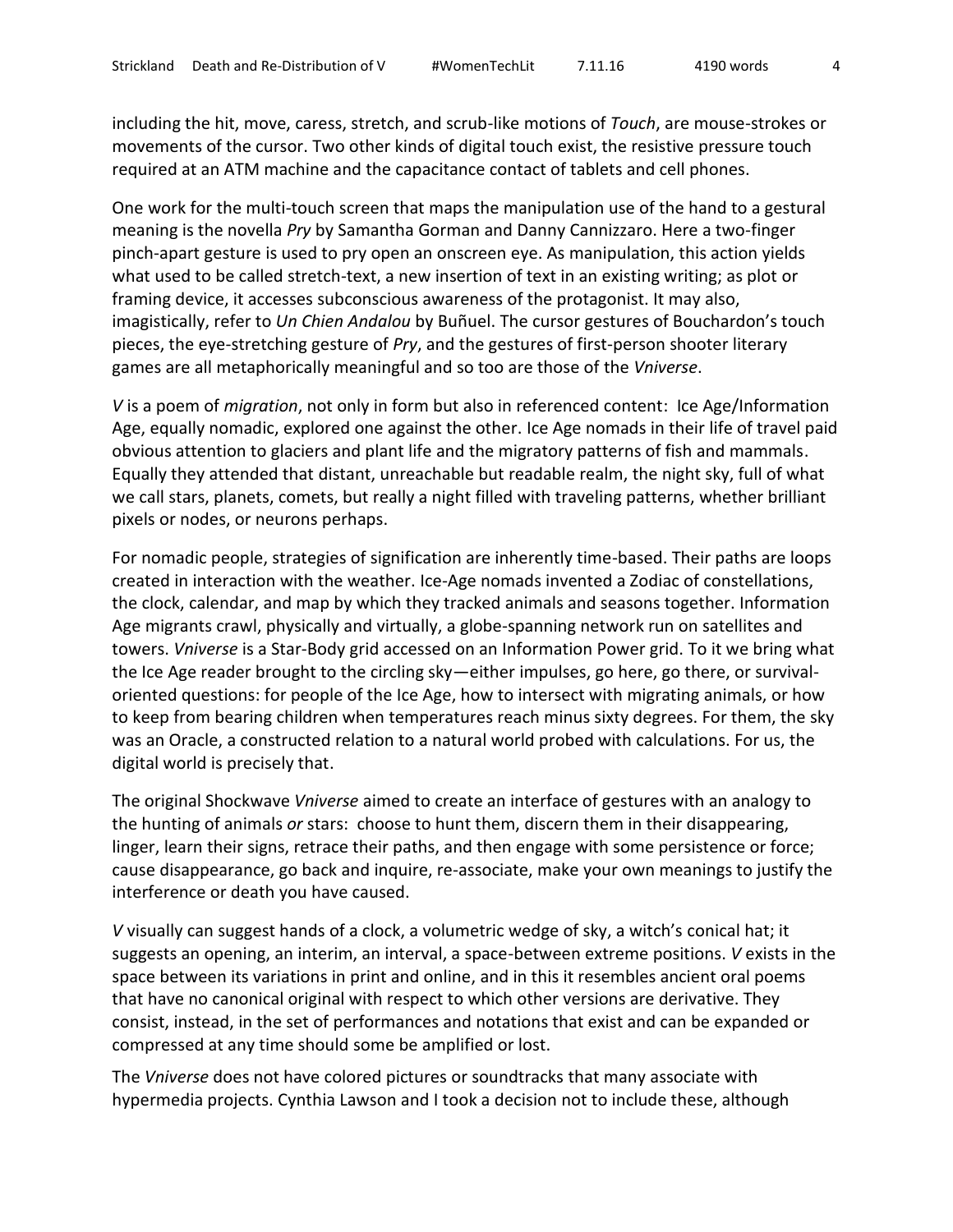originally we considered a large set of images, because our primary interest was in exploring an extensive text project online. The diagrams work together with colored text and the visual images of the letters themselves, as these move, disappear, and are replaced or overlaid. The *Vniverse* interface uses text as it is broken and assembled and "constellation" shapes to create a world of new meanings. The ten constellations are not those of either astronomy or astrology but shapes associated with the material of the poems. They are named in the SpringGun text.

Though either the book or the digital *Vniverse/s* can be read alone, the richest meanings will occur to people who are reading between them. Within the Shockwave *Vniverse* itself many opportunities for "reading between" arise: the spelling out of triplets enables the reader to engage, in an almost auditory manner, successive letters of the poem; the WaveSon.nets associated with each constellation may be read from it—and colored keywords at each star create a "compressed" mini poem; assembled poems may be toggled back and forth between WaveSon.net and five-triplet forms that share a set of words, but not the same organization or title; both WaveSon.nets or triplet sets in decay can be read as dense visual palimpsests; the WaveSon.nets assemble differently depending on which star is clicked to initiate them; WaveSon.nets or triplet sets, while they are spelling out or decaying, can be overlaid with new text as the reader moves the cursor across the sky.

The entire *Vniverse* is designed to reward an exploration and persistence such as Ice Age nomads must have shown. It is also, however, an always renewable, forgiving space where all options are open at any time. Though responsive and renewable, it is not in every respect replayable. Fill and decay, transitions, intermediaries, fades and residues are a great part of the matter of this sky. As the reader moves on by pressing "next," the highlighted tercet will be one chosen at random by the computer, making the temporal fragility of reading palpable. One can exactly recapitulate a reading experience only when the *Vniverse*'s sibylline space is probed directly by number, by entering any star's number in the small circular dial in the upper right of the screen.

The Shockwave *Vniverse* was created all in one frame of Director's timeline. This choice took advantage of the speed of imaging Lingo to control both animation and interaction, permitting swift gestural command of language as it appeared to emerge without lag from "the sky." Time never advances—so far as the Director timeline is concerned—but it is highly active. All of the time resources go toward responsiveness and the production of language rather than visual display, space fashioned to amplify the sense of resonance that internal timings create.

The Shockwave interface presents a text-less dot-sprinkled screen (after the loading of a twirling screen of such dots which seemed from the start to be spontaneously read as stars). It requires the reader to interact *without* directions (though some are accessible via the small X at lower screen left). One must choose to "read the stars," just as Ice Age nomads facing a sky they could not mark—but could interact with—made it into something they could read. As eyes sweep the night sky, a corollary swinging, sweeping gesture of the hand/cursor reveals diagrammed constellations, numbers, and words that appear *and immediately disappear*.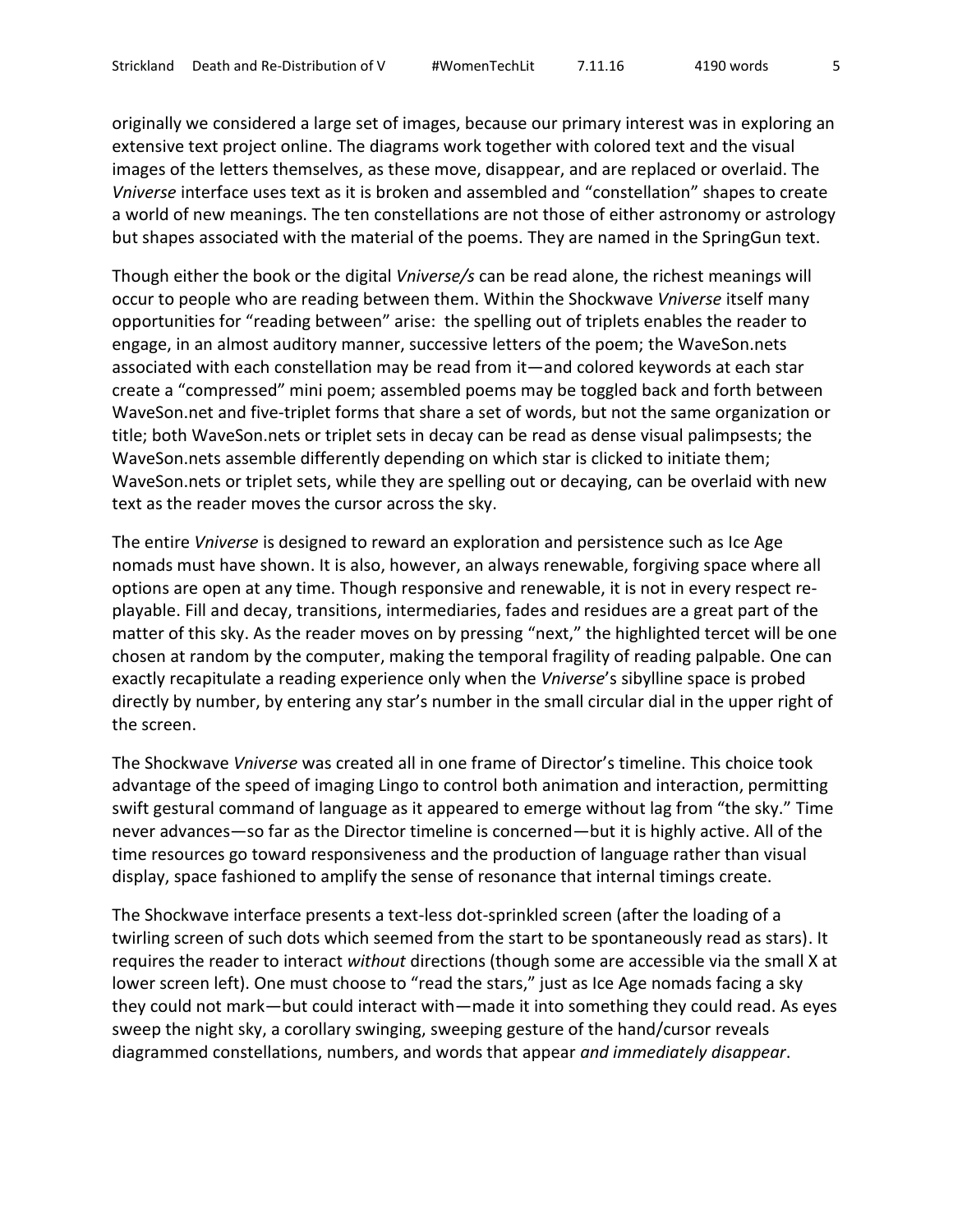Hovering, or lingering *without* clicking, an analog to Ice Age focus on a particular part of the sky, produces the spelling out text of a keyword-tagged-and-numbered Tercet. The moment the hand leaves that spot, interactive response is lost. There is a sense of releasing text by lingering on it. As a corollary to what must have been repeated and devoted Ice Age focus, actually clicking a star stabilizes its constellation—the shape remains onscreen even as the hand moves away. One may trace the constellation *without clicking* to create compressed poems consisting of keywords—one can also *hover without clicking* over any star in the sky to read its released text against the shape of the currently stabilized constellation.

To produce knowledge of multi-year differences in the sky required enormous, persistent communal attention. In the *Vniverse*, a second click on the same spot releases the text of a 15 line WaveSon.net assembled, not sequentially, but beginning with that star's Tercet and in relation to it. Metaphorically one follows, or tracks, this assembling. The need for multidirectional awareness—natural in Ice Age hunters—is recruited as well in the Information Age. Clicking a third time, and thereafter, toggles between Tercet and Son.net form. Clicking for the third time in the same place is the most obsessive/aggressive gesture required. Persistence, persistent re-seeing, requires one to imagine that each node has an unexamined depth.

Clicking a "next" triggers a second Son.net bleeding through the first. A text-decay process takes place that leaves many states of the poem co-present onscreen: time of break-up, time of emergence, and time of cross-layer existence between dissolving and emerging co-exist with the time of reading forward. At any point in this sequence of responses by the sky, the hand can hover, overlaying any diagram or assemblage or bleed-through of text with a new number, a newly colored keyword, or Tercet from any place in the sky. Finally, clicking on the darkness made possible by the pixel precision of the hovering cursor—makes everything disappear. The play-read process is massively iterative. Iterative processes of return overwhelm individual differences in sampling, just as years of sky observation yielded recognizable astronomical cycles, or significant conjunctions. Extinction, as much as production, is to be read.

These cognitive gestures are distinct and complementary to those required by print forms of *V*. As Edward Picot wrote, "reading…in this hopping-and-dipping manner rather than in sequence seems to bring out more quickly the themes which run through the whole group—references to astronomy, to cosmological time, to mathematical sequences, to Tarot cards, to Simone Weil, and the letter V, symbolizing fertility and virginity both at the same time...the spreading-out of stars in 'a wedge of the sky' and the spreading-out of electrons in a cathode-ray tube."<sup>8</sup> Indeed, to arrive at so *summary* an understanding from the print book could take hours.

Phones and tablets do not support Flash/Director. For the *Vniverse* to live, or be resuscitated, newly distributed, it needed new co-creators and new coding, becoming part of the larger family of works all of which bear on its vitality.

<sup>8</sup> Edward Picot, "Hyperliterature: The Apotheosis of Self-Publishing?," *Slope* 17 (2003). [http://www.slope.org/archive/issue17/hyper\\_intro5.html.](http://www.slope.org/archive/issue17/hyper_intro5.html)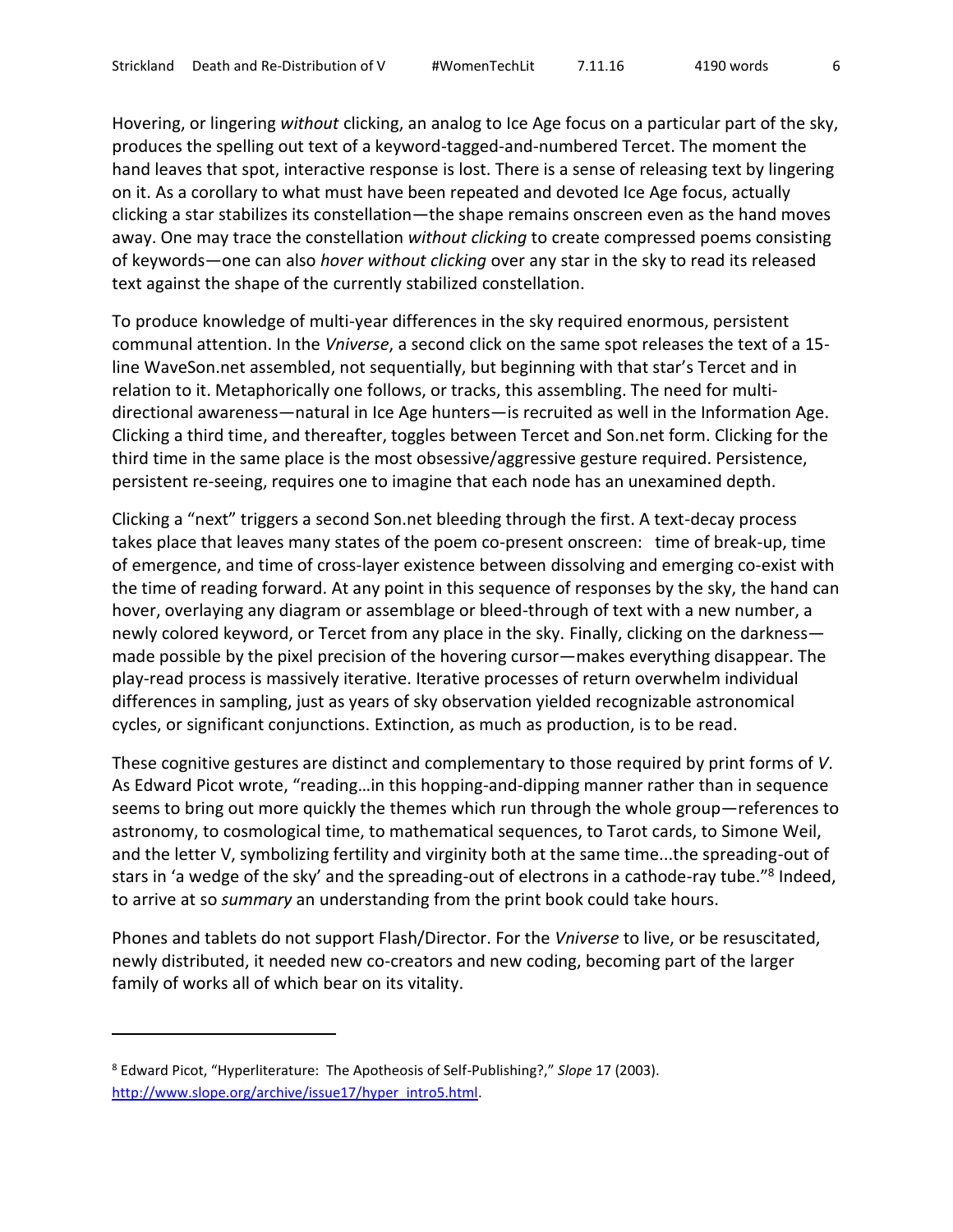The iPad *Vniverse* was first attempted in Titanium, which translates JavaScript code into native languages for both Apple and Android devices. Ian Hatcher was eventually forced to reject this insufficiently stable environment, even though he had hoped to avoid learning Objective-C, the proprietary language of Apple platforms. As he noted, Objective-C code is verbose, hard to learn, and Apple is an arbitrarily-dictating, black-box-engineering profit monster.

The Objective-C *Vniverse* is built with new gestures and with gesture "translations." In the necessary trade-off between what is reasonably done in time available, "hover" is lost: no lingering, sweeping, prosthetic cursor—no cursor at all to operate as a pacing device; no clicking, single or repeated. Instead, under capacitive touch, the sky is brought down under our hands. On that sky, readers discover—recover—the distinct pleasure of shaping constellations, freely connecting stars as they wish in Draw Mode. These novel shapes do not immediately fade but persist until actively cleared. Exploring space this way is something like building a simulation, whereas cursor sweeps of the original *Vniverse* more closely resemble a searching inspection of what cannot be directly touched.

Options for interaction on the iPad *Vniverse* are signaled by five Mode buttons along the length of the screen: Draw, Constellations, WaveTercets, Oracle, and Clear. A complete linear playthrough of the 232 Tercets is available in WaveTercets Mode, something the Shockwave *Vniverse* did not provide. Steve Tomasula says: "I was reading it, then carried the iPad into a dark room, so dark I couldn't see the iPad, only *Vniverse*, and the constellations stood out in a way that was so evocative…I lay on a bed with the iPad above me, like lying in a field, looking up at a starry night as the poetry played across the constellations…. Such a great reading experience."<sup>9</sup> Here touching the iPad is self-inhibited; Steve is *not* looking down on it, but up! Certainly this reading (a kind of *reading*-*to-you*) is both more oral and more active than print. The ongoing play-through of the Tercets can be shifted or re-begun at any point by touching any star at which one wishes to initiate the sequence.

A pausing or paused attention is hard to achieve on the multi-touch screen. To touch it is to commit to an act. The pause is most closely approached in Constellations Mode. In this Mode, the text of any Tercet stays still as you read it, and one can explore the keyword outline of the Constellation to learn that this order is *not* identical to the sequential order of Tercets.

The iPad *Vniverse*, unlike its predecessor, features an Oracle which the reader may consult, choosing from seven supplied questions. The Oracle's responses are unpredictable and enigmatic—it is a black box, a closed system within the closed system of the compiled app which in turn resides within the black box of the iPad, a proprietary consumer device. The Oracle, like the iPad, can be asked for information or operated as a tool, but its borders of acceptable usage are strictly controlled and its secrets as a system remain hidden. The inclusion of the Oracle, however, is an example of using gesture and interaction metaphorically to engage, contest, or comment on literature's—and society's—organization.

<sup>&</sup>lt;sup>9</sup> Steve Tomasula, private e-mail communication, 2014.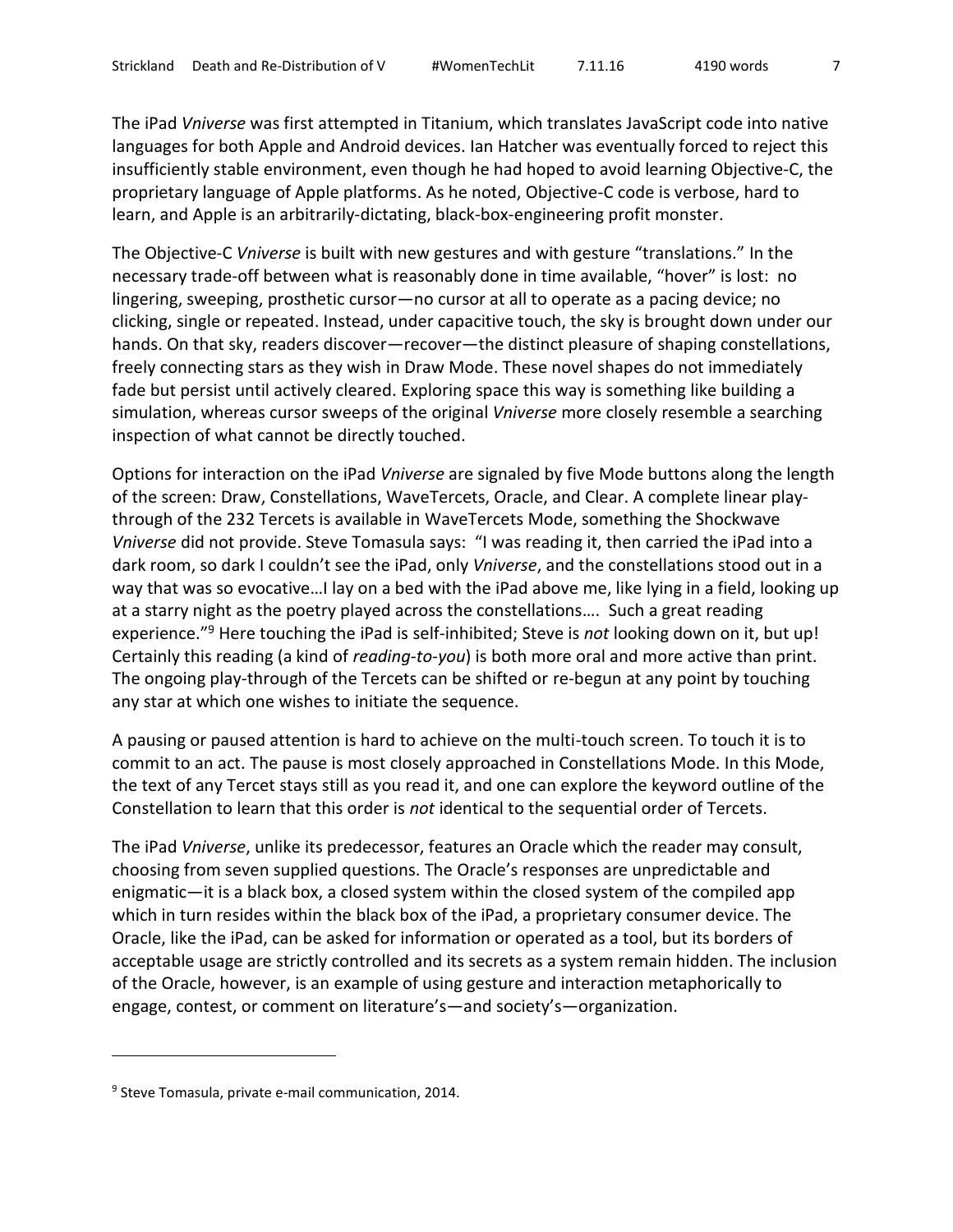To move from one platform to another, from a Flash to an iPad environment, is to affect the meaning of directionality, trajectory, and haptic space. The translation can entail the loss of a manipulation—the mouse-down movement no longer exists, the moment of touch is a mouserelease moment—which then entails a loss of gesture: the non-clicking pause/linger/hover. As well there is a loss of location—a point is no longer a fixed place—and a loss of overview, or revelation, as sweeping gestures become swipes and no longer reveal, but re-scale, though Ian Hatcher and I ultimately inhibited zooming in order to insure legibility of the text. Though almost every effect possible in the Shockwave environment is reproducible in Objective-C, implementation decisions are made using different categories: instead of manipulating mousegesture, one plays with time delays and scale.

Emotional coloring shifts when an expansive swinging hand-arm movement is substituted by fingers' contractive pinch-zoom. This more physiologically constrained motion—instead of gaining in precision as expected in the physical world—is in fact less precise, less pixel-specific.

How do these shifts relate to the handwriting studies with children? A theorized part of the value of freehand writing is the variability of the child's output: it is non-standardization which activates the child brain. Politically an environment exists in which millions of readers are trained in an eccentric set of gestures. As screen real estate decreases, more pressure is brought to bear on allowed movements and toward standardized visualizations. One senses that the ultimate goal is attempted direct reading of neurons via some kind of sensor jewelry worn by the user, as if the ideal were to bypass the conscious plane altogether.

To what extent do the movements permitted us for manipulation, which always map onto metaphoric gestures, feed back onto our forms of knowing, both cultural and neuronal? Never have so many people been routed through such a minimal number of highly routinized gestures—not the gestures of hunting or planting that were developed over generations, but rather those devised quickly in some few laboratories of design—and never have these gestures been so widely needed, to obtain a job, to obtain knowledge, to obtain access—even to one's own information. The very youngest are being taught aggressive intervention and one right answer; they are given no occasion to pause, linger, consider, or return for the particular response that is, at that moment, idiosyncratically right.

Quoting Davin Heckman, from a 2014 email exchange with which I deeply agree: "I struggle constantly with being able to explore the space and scale of the screen…because my finger is a very literal material part of me... while the cursor functions as a true prosthetic, capable of extending my reach into the space, but not being actually me in that space…. With touch screen, I have no control over the representation of myself…I do not manipulate the space. Instead, I participate directly in it, and am thus manipulated by the space itself."

Can one critique media from within by doing something like modding? Or by significantly varying pacing or gesture—perhaps especially introducing variability into gestures by creating a family or swarm of works? Or is the proprietary black box the deck of the Titanic—on/in which we play at our peril? Or, indeed, do "on" and "in" lose any of the oppositional quality they have in a gravitational world? Are we already at sea, having lost overboard our children's freehand